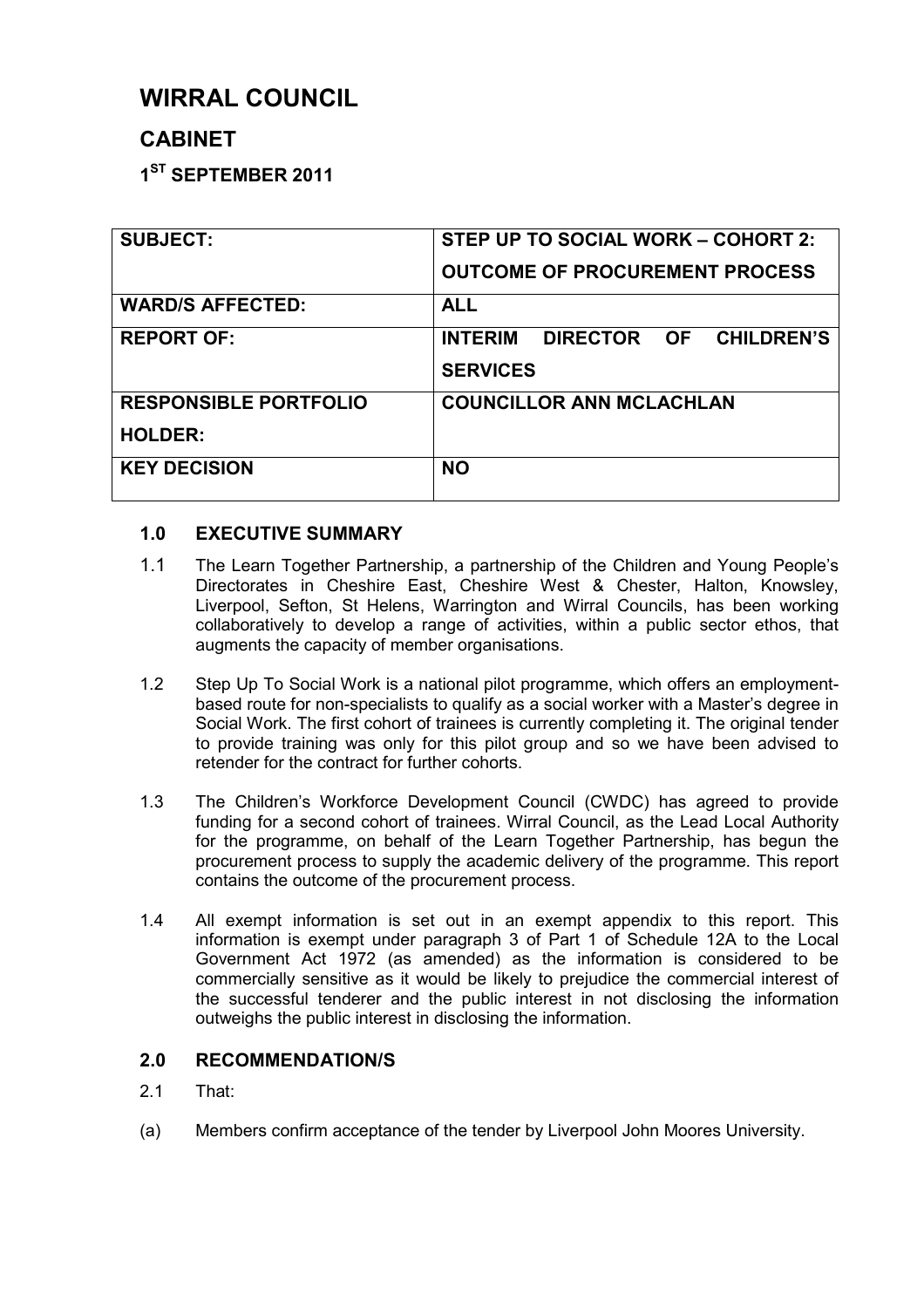- (b) Members give agreement for the Director of Children's Services to enter into a contract with Liverpool John Moores University to deliver MA in Social work training on behalf of the Learn Together Partnership.
- (c) Members give agreement for there to be up to two renewals of the contract, each for a period of 18 months, in the event of funding continuing beyond a second cohort and of the Learn Together Partnership wishing to take part.

#### **3.0 REASON/S FOR RECOMMENDATION/S**

3.1 The tender process has been rigorous, following all the rules and regulations of OJEU – Accelerated Restricted Process in conjunction with Corporate Procurement.

#### **4.0 BACKGROUND AND KEY ISSUES**

- 4.1 The Learn Together Partnership was successful in its bid to be one of eight regional national pilot programmes of Step Up To Social Work from September 2010. The Step Up To Social Work Programme is a national programme funded by the Children's Workforce Development Council. The programme aims to attract high quality graduates, without a background of social work, into social work and is a "fast track" programme over 18 months.
- 4.2 Wirral Borough Council is the lead authority, nominated to contract on behalf of the Learn Together Partnership and all contracts associated with the pilot were with Wirral Borough Council. The pilot has now successfully completed 9 months of the programme and the Learn Together Partnership has been offered funding to attract a second cohort of students to start in February 2012.
- 4.3 The pilot contract was awarded to the University of Chester. Due to funding changes, we are obliged to retender for an academic provider for the second cohort.
- 4.4 The programme for cohort 2 will commence in February 2012 and completes in August 2013. This programme may be renewable beyond 2013, for a maximum of 2 renewals, each for a period of 18 months, subject to funding availability and need for training Newly Qualified Social Workers.
- 4.5 The procurement process has been undertaken in line with the rules and regulations of the OJEU – Accelerated Restricted process in conjunction with Corporate Procurement. The tender is to deliver a social work Master (MA) degree over 18 months for 23 trainees. The contract value was set below £10,000 per student, which includes the cost of validating the Master's degree.
- 4.6 The pre-qualification stage closed on  $7<sup>th</sup>$  June 2011 and two universities submitted and met the requirements to move to the next stage – Liverpool John Moores University and the University of Chester. Both universities have substantial experience of delivering MA degrees in Social Work and University of Chester has delivered the pilot programme to Cohort 1.
- 4.7 Both Universities submitted full tenders by the deadline of  $22<sup>nd</sup>$  June 2011.
- 4.8 The tender evaluation panel consisted of representatives from Wirral, Cheshire West and Chester and Cheshire East Councils as well as the Learn Together Partnership Manager and the Project Support Officer.
- 4.9 The tender was evaluated in two parts. The weighting of the tender was 50% for quality and 50% for price.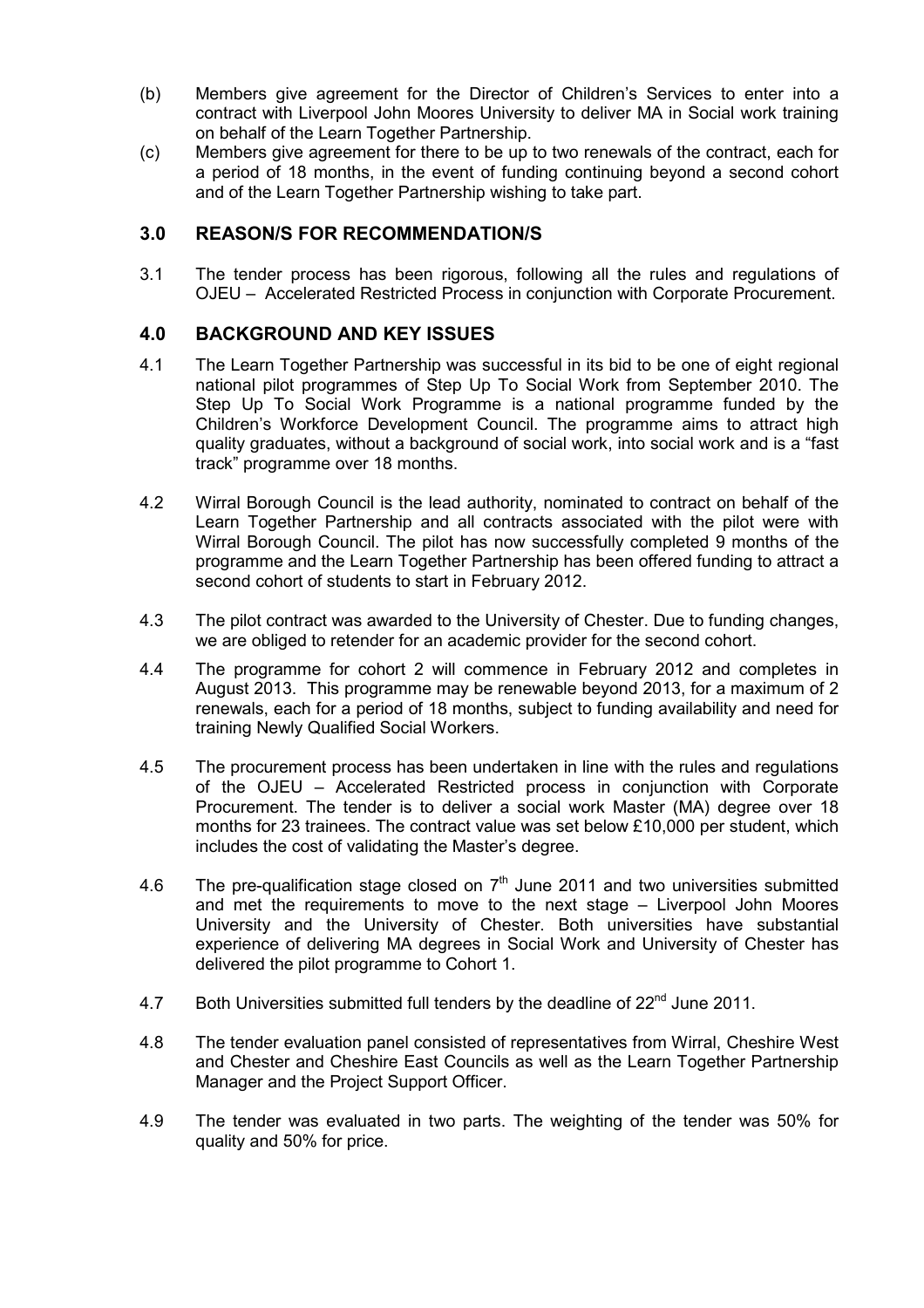4.10 The 50% quality sub-criteria and weightings are as follows:

| Programme delivery                    | 40% |
|---------------------------------------|-----|
| Programme team experience             | 15% |
| <b>Resources</b>                      | 10% |
| Partnership work                      | 5%  |
| Recruitment                           | 10% |
| Student support                       | 10% |
| Monitoring and evaluation             | 5%  |
| Risk management and Quality Assurance | 5%  |
|                                       |     |

4.11 In the evaluation of the tender, Liverpool John Moores had a higher overall score.

#### **5.0 RELEVANT RISKS**

5.1 Wirral Council is the lead authority for this programme on behalf of the other Local Authority members of the Learn Together Partnership. Contractual arrangements between Wirral Council and the other Local Authorities to agree responsibilities and financial arrangements will be in place before the programme begins.

#### **6.0 OTHER OPTIONS CONSIDERED**

6.1 No other options considered.

#### **7.0 CONSULTATION**

- 7.1 Consultation has been carried out with cohort 2 stakeholders in order to evaluate the programme and also as a process of continuous quality improvement.
- 7.2 CWDC has carried out its own consultation on a national level. Step Up To Social Work was initiated in response to a recognised need to encourage candidates from a wider range of professional backgrounds to consider front-line children's social work as a future career. The aim was to develop a condensed, bespoke, work-based entry route into children's social work for higher calibre, experienced candidates. The primary intention was to support employer involvement in devising and delivering social work courses. <sup>1</sup> This was to ensure the delivery of high quality education and training to produce social workers who are ready to practise effectively as newly qualified social workers (NQSW) on successful completion of their course.

<sup>1</sup> (The final report of the Social Work Task Force: November 2009) and (Building a Safe and *Confident Future: Implementing the recommendations of the Social Work Task Force* – DCSF - 2010).

#### **8.0 IMPLICATIONS FOR VOLUNTARY, COMMUNITY AND FAITH GROUPS**

8.1 There may be training opportunities and service users will be involved at the assessment centres during recruitment and in taught sessions at the university. This may be through voluntary, community and faith organisations as appropriate to the course.

#### **9.0 RESOURCE IMPLICATIONS: FINANCIAL; IT; STAFFING; AND ASSETS**

- 9.1 There are no staffing, IT or asset implications.
- 9.2 Financial Implications: There is funding of £460,000 for the delivery of Cohort 2 of Step Up to Social Work.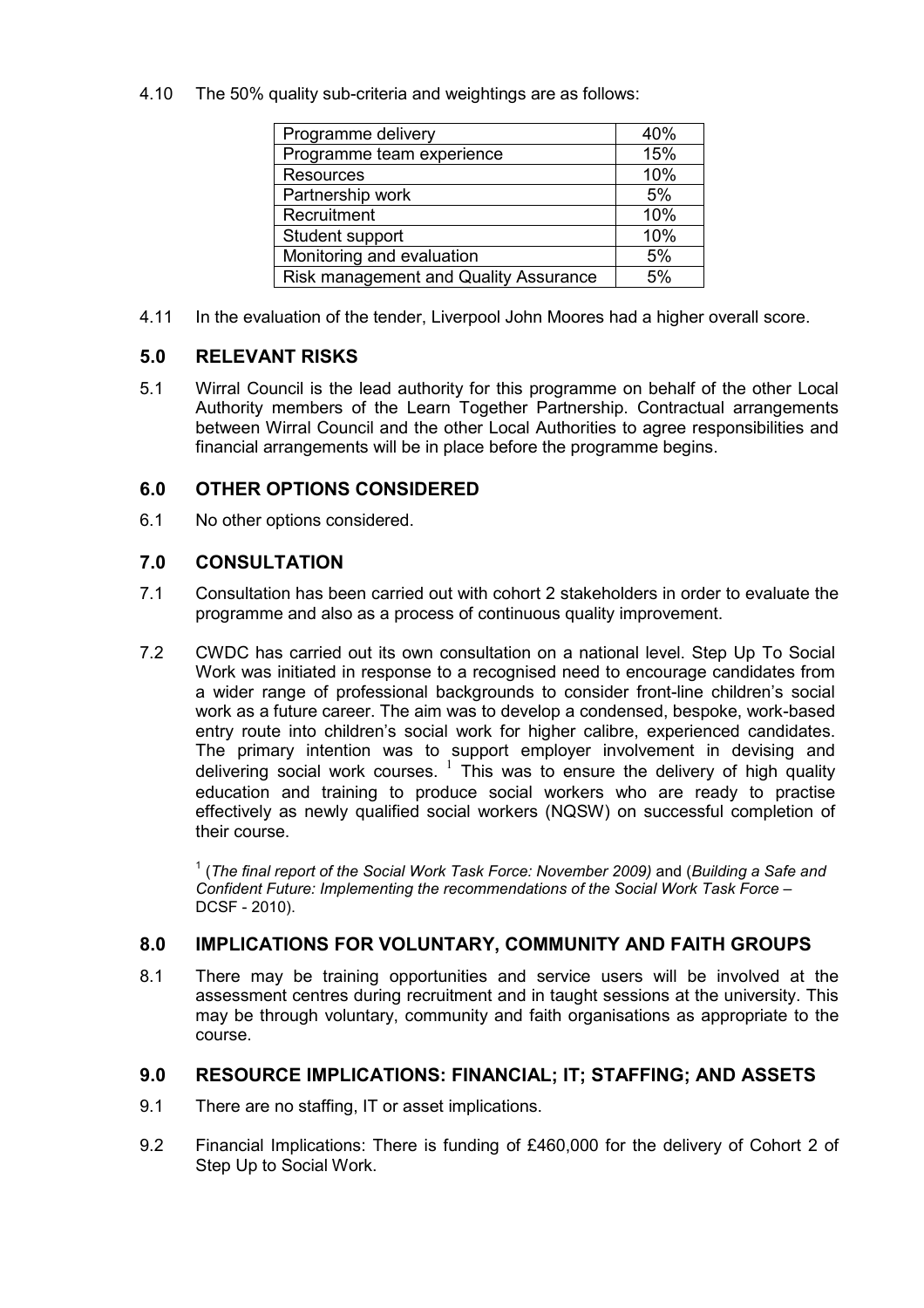- 9. 3 The funding for the Academic delivery of Cohort 2 of Step Up To Social Work for the 18 month period for 23 trainees will be released to Wirral on behalf of the Learn Together Partnership.
- 9.4 The tender price submitted by Liverpool John Moores University for the academic delivery of the programme, can be met from the grant.
- 9.5 The remaining element of the grant will be used by the Local authorities to fund trainee placements, administration support, further training and other costs such as attending national meetings called by the CWDC.
- 9.6 The Step Up to Social Work programme is funded by the Children's Workforce Development Council. The government has confirmed funding for the programme of February 2012 through to August 2013.

#### **10.0 LEGAL IMPLICATIONS**

- 10.1 A contract will be drawn up between Wirral and the other Local authorities involved in each cohort.
- 10.2 A contract with Liverpool John Moores University will be drawn up, including the option of two renewals if funding is available and there is demand for Social Workers.
- 10.3 A Memorandum of Understanding, supplied by CWDC, will be signed by the DCS of Wirral. This clearly sets out the roles and responsibilities of all partners working on this programme, and outlines the funding available for cohort 2.

#### **11.0 EQUALITIES IMPLICATIONS**

- 11.1 There are no implications arising from this report.
- 11.2 Equality Impact Assessment (EIA)
	- (a) Is an EIA required? Yes

 (b) If 'yes', has one been completed? No - This will be completed prior to the start of the recruitment process for the cohort 2 trainees

#### **12.0 CARBON REDUCTION IMPLICATIONS**

12.1 There are no implications arising from this report.

#### **13.0 PLANNING AND COMMUNITY SAFETY IMPLICATIONS**

13.1 There are no implications arising from this report.

## **REPORT AUTHOR: Jacky Elliot** Project Support Officer – Step up To Social Work telephone: (0151) 346 6755 email: jackyelliot@wirral.gov.uk

#### **APPENDICES**

#### **REFERENCE MATERIAL**

www.cwdcouncil.org.uk/step-up